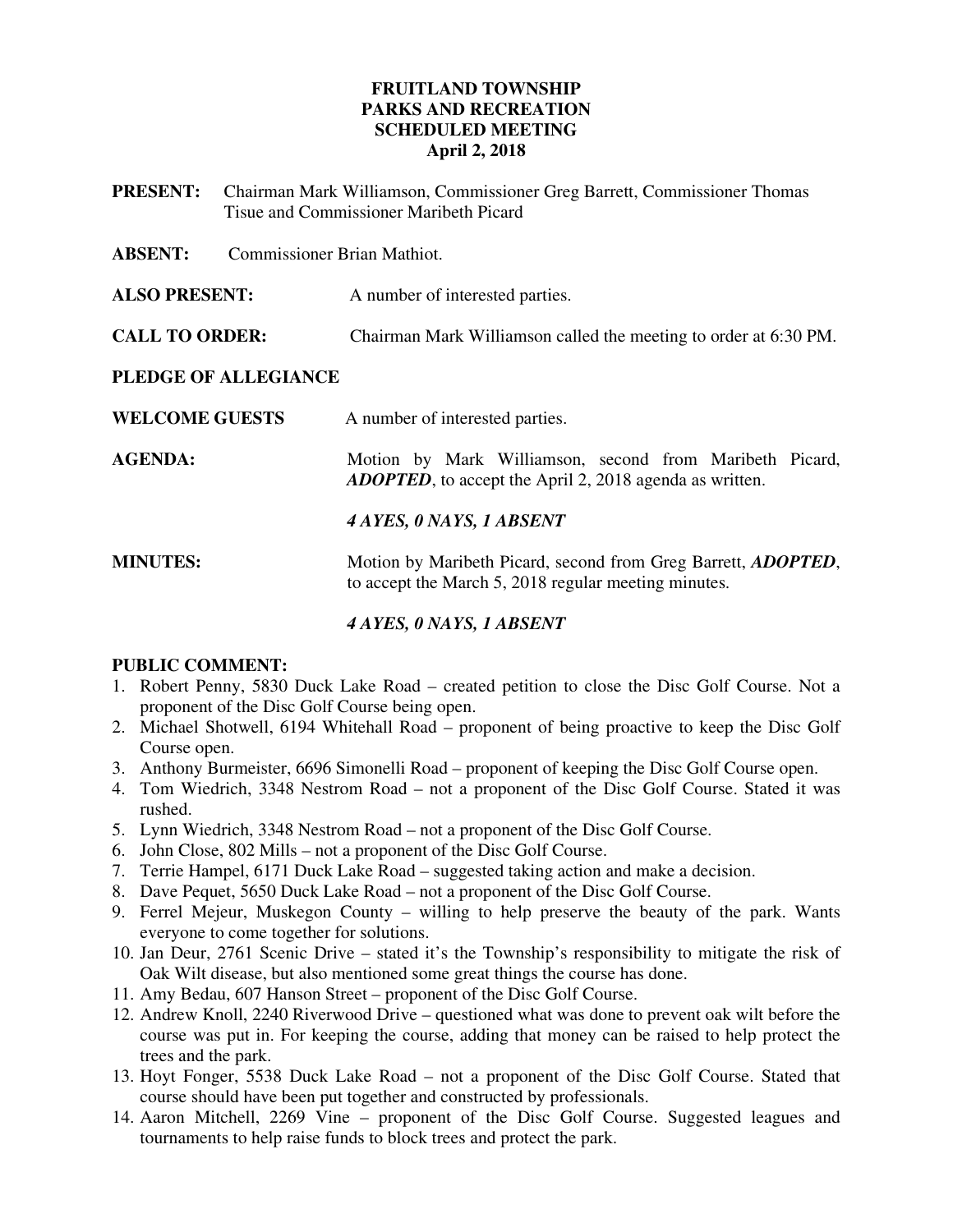**PARKS AND RECREATION COMMISSION** April 2, 2018 **Page 2 of 4** 

15. Steven Gullen, 3997 Lakewood Road – proponent of the Disc Golf Course.

#### **RECEIPTS:**

Chairman Williamson reported receipts activity as disc golf donations in the amount of \$9.60 for the month March 2018.

> Motion by Mark Williamson, second from Tom Tisue, *ADOPTED*, to accept receipts for \$9.60 from Disc Golf donations for the month of March 2018.

## *4 AYES, 0 NAYS, 1 ABSENT*

#### **DISBURSEMENTS:**

Chairman Williamson reported disbursements activity as \$560.99 to Lowe's for baseball field capping.

> Motion by Mark Williamson, second from Tom Tisue, *ADOPTED*, to pay total disbursements of \$560.99.

#### *4 AYES, 0 NAYS, 1 ABSENT*

 *Roll Call Vote for Receipts and Disbursements: Picard-Aye, Barrett-Aye, Tisue-Aye, Williamson-Aye.* 

## **NOMINATION/ELECTION OF CHAIRPERSON**

Motion by Greg Barrett, second from Maribeth Picard, *ADOPTED*, to nominate and elect Mark Williamson as Chairperson to the Fruitland Township Parks and Recreation Commission.

## *3 AYES, 1 NAY, 1 ABSENT*

## **NOMINATION/ELECTION OF VICE CHAIRPERSON**

Motion by Maribeth Picard, second from Greg Barrett, *ADOPTED*, to nominate and elect Brian Mathiot as Vice Chairperson to the Fruitland Township Parks and Recreation Commission.

## *4 AYES, 0 NAY, 1 ABSENT*

#### **NOMINATION/ELECTION OF SECRETARY**

Motion by Greg Barrett, second from Tom Tisue, *ADOPTED*, to nominate and elect Maribeth Picard as Secretary to the Fruitland Township Parks and Recreation Commission.

## *4 AYES, 0 NAYS, 1 ABSENT*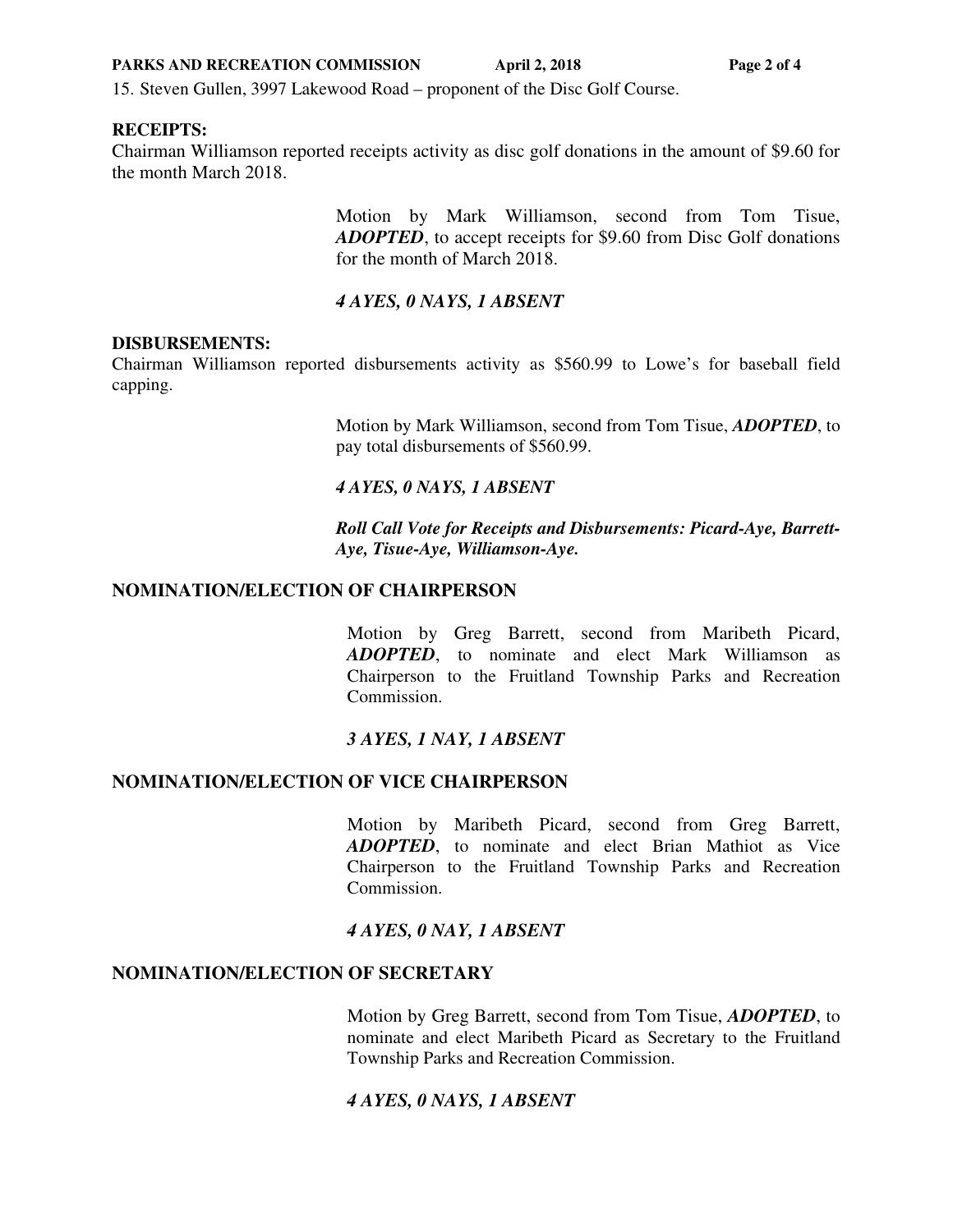## **UNFINISHED BUSINESS:**

### **1. Stafford tree trimming**

Commissioner Barrett reported that he believes Stafford's work of trimming around the two pavilions, the baseball field and the Township Hall is complete. Commissioner Tisue questioned whether or not the trees around the tennis courts would be trimmed as that was part of the agreement, and Commissioner Barrett will be following up with Stafford's to find out about their progress and whether or not this will be complete.

## **2. Baseball field**

Commissioner Picard stated that she spoke with an individual from North Muskegon Youth Baseball and that they are interested in using the Township field for practice and games. She added that they would also help maintain the field. Chairman Williamson stated that the Commissioners would just need a copy of their schedule to make sure there isn't any conflicts.

## **3. Natural resource survey**

Commissioner Tisue stated that the Community Foundation of Muskegon is a good resource in terms of grant monies. He added that the survey would include all of the natural resources in Fruitland Township, not just Nestrom Road Park. Commissioner Tisue also stated that MSU Extension is a great resource because they put together a team depending on the needs of the township. He said that their quote was fairly high, but in retrospect, it's a steal with what they provide.

Chairman Williamson stated that this would not be something that would happen once and it would be done, but that it would be ongoing. He also suggested reaching out to Dallas Goldberg and Michael Pailing.

## **4. Nestrom Road Park Ordinance/park regulations**

Chairperson Williamson stated that he would circulate the approved guidelines/regulations to the commissioners to compare to the suggestions from the Township Board. He added that this would be discussed at the May meeting.

# **5. Disc Golf Course – April 15th to July 15th**

Chairman Williamson said that a meeting is being put together to include individuals from both sides of the Disc Golf Course issue, and that they will be discussing how to move forward and come up with solutions. Commissioner Picard stated that April  $15<sup>th</sup>$  is quickly approaching, and that she doesn't want to see the park damaged. She questioned whether or not non-political experts will be on the committee. Chairman Williamson stated that the meeting is still being put together, and he is not sure who all will be involved.

> Motion by Tom Tisue, second from Maribeth Picard, *FAILED*, to minimize the risk of oak wilt introduction, disc golf play be halted during the critical period of April  $15<sup>th</sup>$  to July  $15<sup>th</sup>$ .

# *2 AYES, 2 NAYS(Barrett, Williamson), 1 ABSENT*

## **6. 2018-2019 budget**

Commissioner Williamson reported that the budget was accepted.

## **NEW BUSINESS**

## **1. Playground equipment**

Chairman Williamson reported that the Township Board put \$30,000 in the Parks and Recreation Specialty Fund for playground equipment. He asked the Commissioners to help him look further into playground equipment and grants, and Commissioner Barrett stated that he would help.